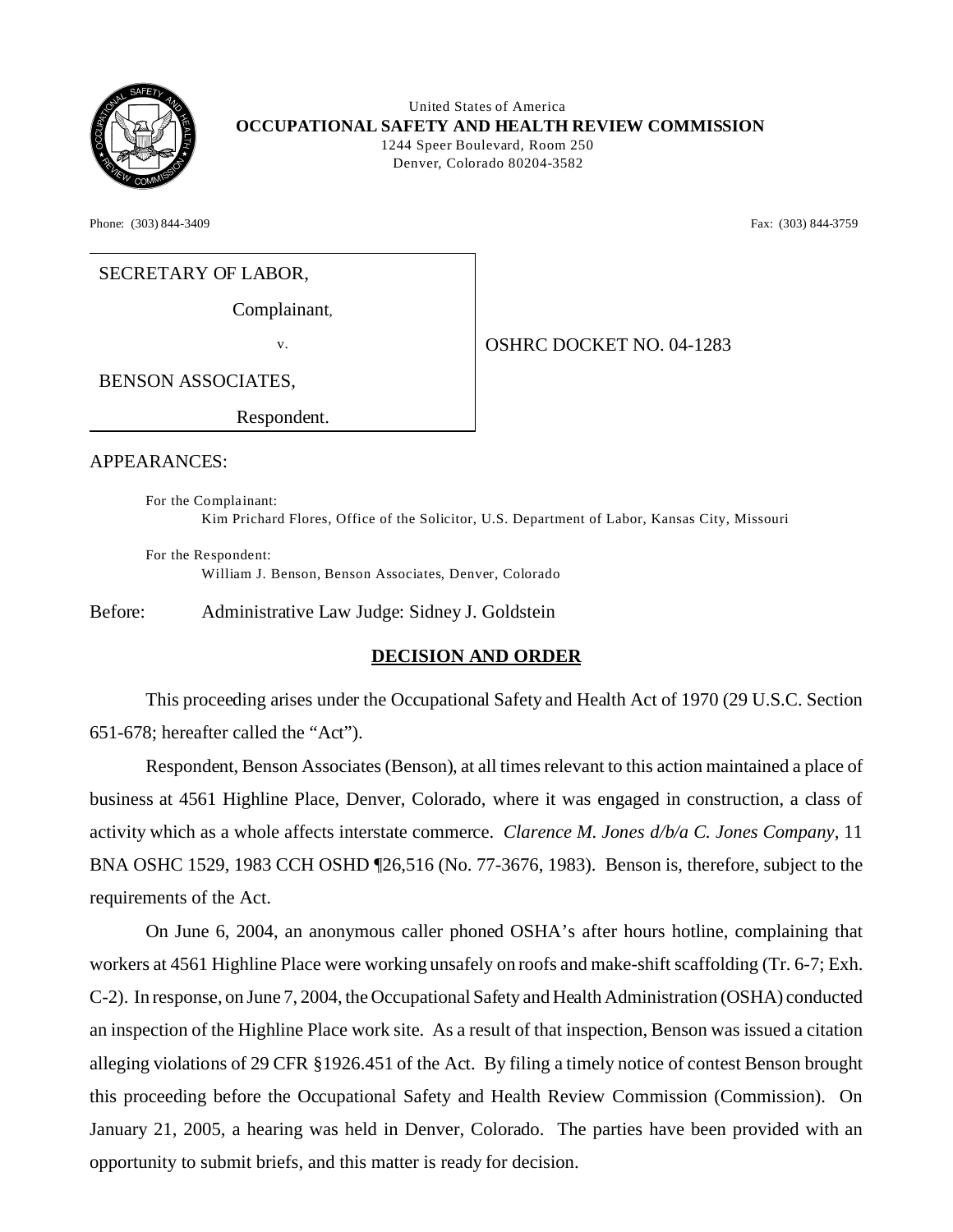### **FACTS**

Compliance Officer (CO) Jack Seybert arrived at the Highline work site, a single family woodframed dwelling, on June 7, 2004 (Tr. 8). CO Seybert spoke with Scott Harding, the superintendent for the general contractor, Exedra Construction, and Tom Lovell, owner of the framing company, All Decked Out (Tr. 8-9). Tom Lovell told CO Seybert that he installed the cited scaffolding around the front of the house on Friday, June 4, 2004 (Tr. 17). Lovell told Seybert that he put the scaffold up for another subcontractor, Benson Associates, which used it over the weekend to install soffit and fascia on the house (Tr. 9, 48).

The scaffolding was constructed with a pump jack and two 2 x 14 inch microlam planks (Tr. 14; Exh. C-1, C-3, C-9). The pump jack consisted of two aluminum poles, a metal walking surface, and triangular brackets to brace the poles, or legs, against the roof (Tr. 16). The height of the walking surface could be adjusted by means of pumping devices connected to the poles (Tr. 16). The two additional microlam planks were supported by the pump jack on the front end of the house, where the CO measured their heights at between 13 and 14 feet (Tr. 30-31; C-8). The back ends of the planks were supported by a 12-foot high roof towards the rear of the house (Tr. 14-15; Exh. C-1, C-6, C-9). When CO Seybert arrived on the site on June 7, 2005, one leg of the pump jack rested partially on a 2 x 6 board (Tr. 17; Exh. C-4). The second leg did not have any kind of base plate, and sat on the bare ground (Tr. 19; Exh. C-5). CO Seybert testified that there were no marks or gouges in the earth to indicate that there had ever been a base plate under that pole (Tr. 21; Exh. C-5).

Seybert contacted William Benson later on June 7, and conducted a telephone interview (Tr. 10; Exh. C-7). At the hearing, Seybert testified that Benson told him he worked on the Highline site Saturday and Sunday with two of his employees, Shane Beatty and Jeff Stoltz (Tr. 12). Benson told Seybert that he worked from the planks on the pump jack (Tr. 21; Exh. C-7). Benson, however, told Seybert that he provided fall protection for his employees by adding brackets and attaching an "Alumibench" onto the pump jack approximately three feet above the walking surface (Tr. 33). The Alumibench is an attachment for a pump jack that can be used as a working surface for holding tools and materials (Tr. 33). Benson also told Seybert that employees working on the microlam planks were protected by 2 x 6s, which were attached to the Alumibench with Romex (three strand electrical wire), and supported on the other end by the roof (Tr. 34; Exh. C-7). Benson took the Alumibench and the 2 x 6s with him when he left the site (Exh. C-7).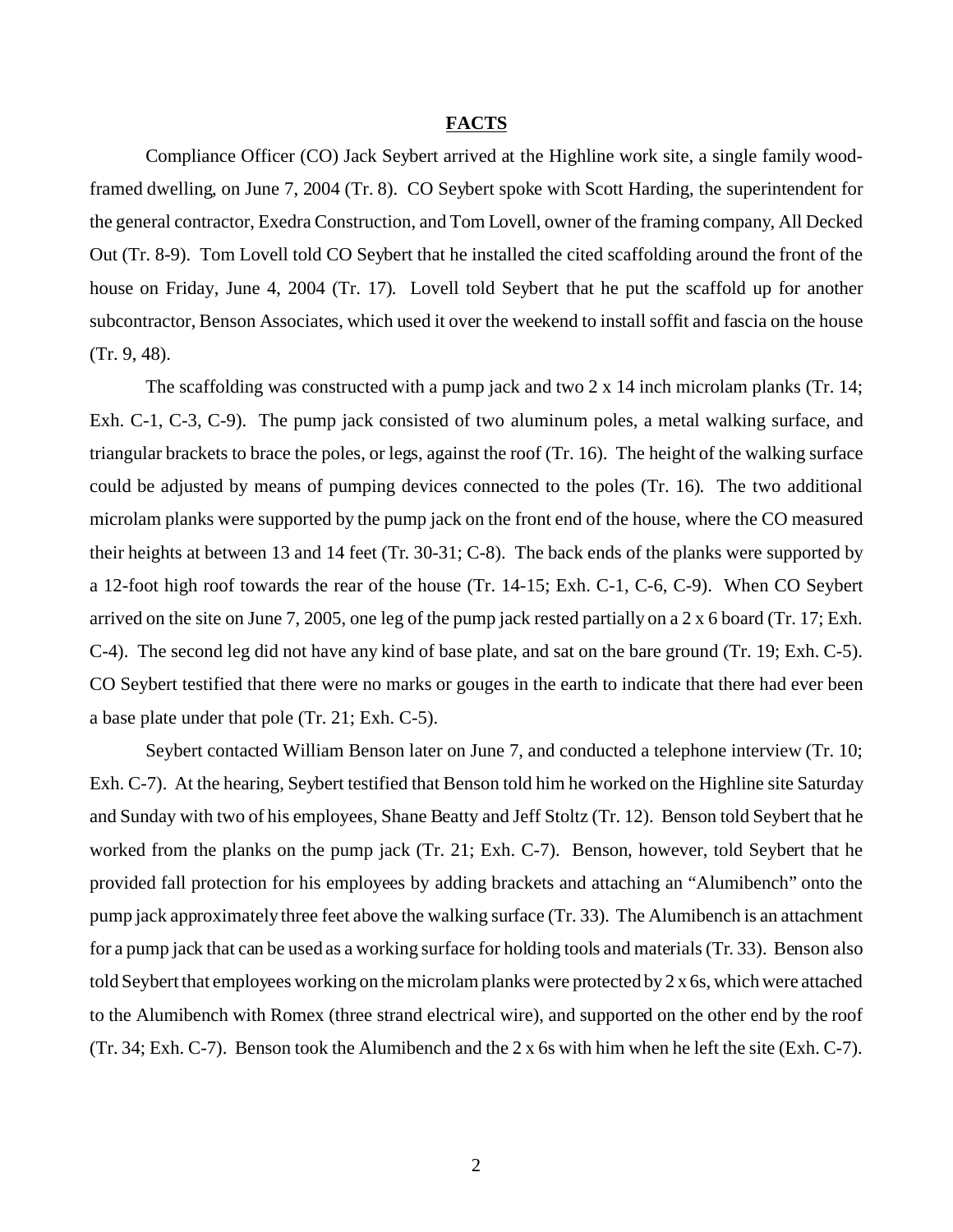According to CO Seybert, the cited scaffold should have had a top rail at 42 inches and a midrail at 21 inches (Tr. 29, *see also,* §1926.451(g)(4)). Although an Alumibench is sometimes substituted for a mid or top rail, in this case, the bench and  $2 \times 6s$ , both at three feet, did not meet the height requirements set forth in the standard (Tr. 34-35). In addition, Seybert felt that the three strand electrical wire would not withstand 200 pounds of downward or horizontal force (Tr. 39-40; *see also,* §1926.451(g)(4)).

At the hearing Benson stated that his employees never used the scaffold CO Seybert found at the Highline work site (Tr. 54, 57). Benson admitted that he and two of his employees installed the soffit and fascia for the dwelling at the Highline work site over the weekend of June 5-6, 2004 (Tr. 55-56). However, Benson testified, on Saturday, June 5, 2004, he and his men dismantled the scaffold that Lovell had erected on Friday and set up their own Aluma Pole scaffolding system (Tr. 58). After their work was completed, they dismantled their scaffolding and took it away with them, leaving the pump jack and metal planking leaning against a construction fence (Tr. 59). Benson could not explain why the scaffolding was back in place on Monday June 7, 2004 (Tr. 59).

Benson called no witnesses to corroborate his story, stating that his men were working that day, and so could not be in court to testify (Tr. 55).

#### **Alleged Violations**

### **Serious citation 1, item 1** alleges:

29 CFR 1926.451(c)(2): Supported scaffold poles, legs, posts, frames and uprights did not bear on base plates, mud sills or other adequate firm foundation(s):

(a) **Benson Associates, at 4561 Highline Place, Denver, CO 80222**: On June 5 and 6, 2004 the exposing employer did not ensure the legs of a pump jack scaffold rested on an adequate firm foundation in that the pump jack scaffold legs did not rest on base plates. This condition exposed the employees to a fall hazard of approximately 13 feet.

The cited standard provides:

Supported scaffold poles, legs, posts, frames and uprights shall bear on base plates and mud sills or other adequate firm foundation.

### *Discussion*

In order to prove a violation of section  $5(a)(2)$  of the Act, the Secretary must show by a preponderance of the evidence that (1) the cited standard applies, (2) there was a failure to comply with the cited standard, (3) employees had access to the violative condition and (4) the cited employer either knew or could have known of the condition with the exercise of reasonable diligence. *See, e.g., Walker*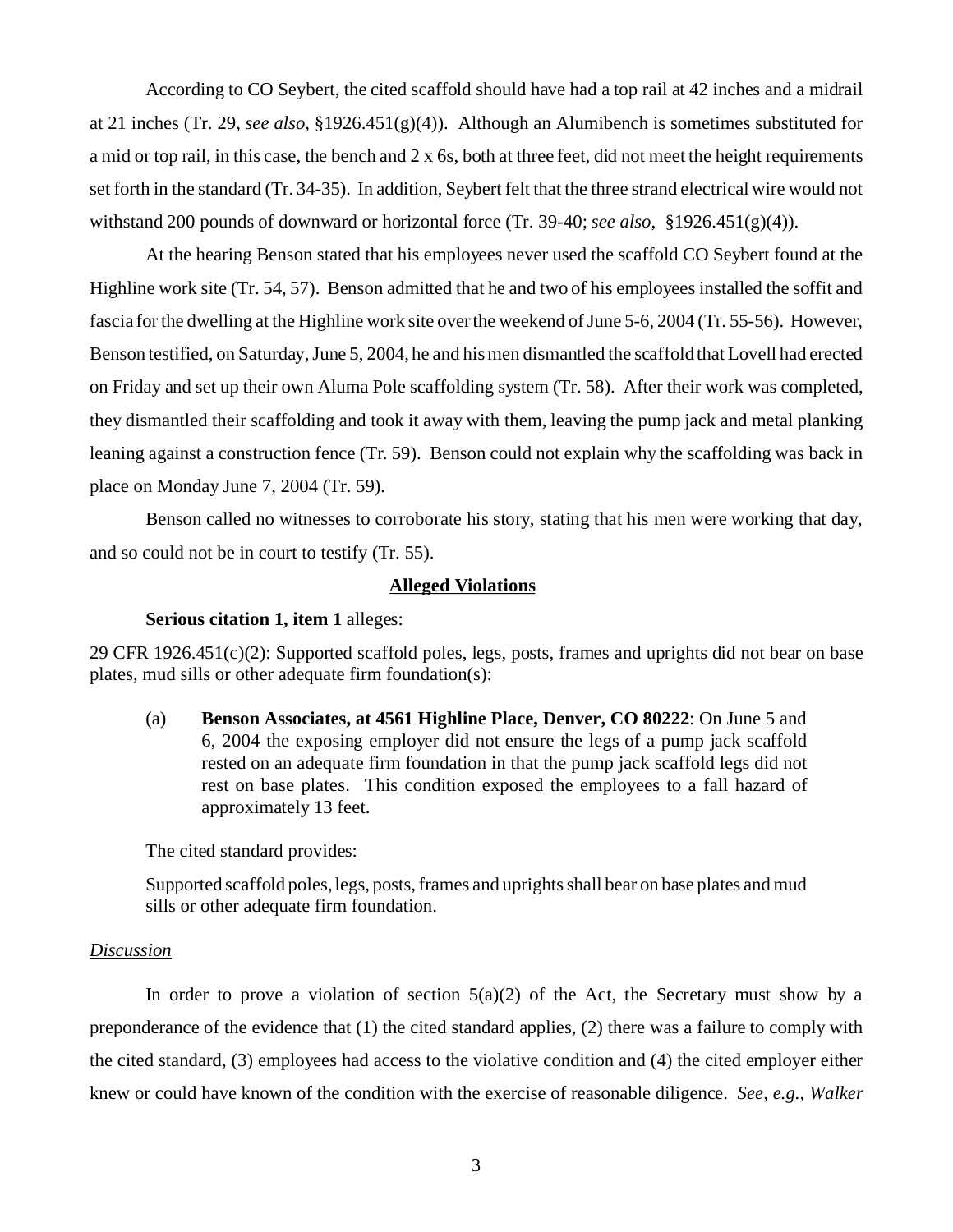*Towing Corp.*, 14 BNA OSHC 2072, 2074, 1991-93 CCH OSHD ¶29239, p. 39,157 (No. 87-1359, 1991). Respondent does not question the applicability of the standard. That the scaffold poles on the Highline Place site were not supported by adequate foundations on June 7, 2004 is clear from the evidence. The only question before this judge is whether Benson's employees used the cited scaffold, and so were exposed to the cited hazard on June 5 and 6.

Taking into account both the demeanor and the substance of Mr. Benson and CO Seybert's testimony, this judge finds that the CO's version of the events of June 5 and 6, 2004 is the more credible. At the hearing Benson denied making the statements attributed to him by the CO. Specifically, he denied telling Seybert that his employees used the existing pump jack and planking. Instead, Benson testified, he removed the existing scaffold, and erected his own, leaving the pump jack stacked against a fence. Benson's story fails to explain why the pump jack scaffold was in place when Seybert arrived on the site on Monday. Moreover, Benson failed to call any witnesses supporting his January 21, 2005 version of the story, though he was in contact with both of the employees who were on the site with him on June 5 and 6, 2004. CO Seybert's testimony conform to his contemporaneous notes of Benson's telephonic statement. The statement contains convincing details, including the dimensions of the Alumibench and the use of Romex to attach the 2 x 6s, which attest to its veracity. There appears to be no reason for the CO to have fabricated Benson's statement.

Having discounted Benson's version of events, this judge finds that the violation is established. *Penalty* 

CO Seybert testified that he considered the severity of the violation to be high (Tr. 22). Two employees, in addition to Benson himself, were exposed to the cited hazard for the approximately 12-1/2 hours they worked at the site over the weekend (Tr. 21, 36). It is clear that should an employee fall 13 to 14 feet from a scaffold, he could sustain serious injury. After taking into account the Respondent's small size, the absence of any history of violations, and Respondent's perceived lack of good faith (Tr. 23), the Secretary's proposed penalty of \$1,500.00 is deemed appropriate for this violation and will be assessed.

#### **Serious citation 1, item 2a** alleges:

29 CFR 1926.451(f)(3): Scaffolds and scaffold components were not inspected for visible defects by a competent person before each work shift, and after any occurrence which could affect a scaffold's structural integrity:

(a) **Benson Associates, at 4561 Highline Place, Denver, CO 80222**: On June 5 and 6, 2004 the exposing employer did not ensure the fabricated frame scaffold had been inspected for visible defects by a competent person before use. Without the inspections the employees were exposed to scaffold fall hazards of approximately 13 and 14 feet.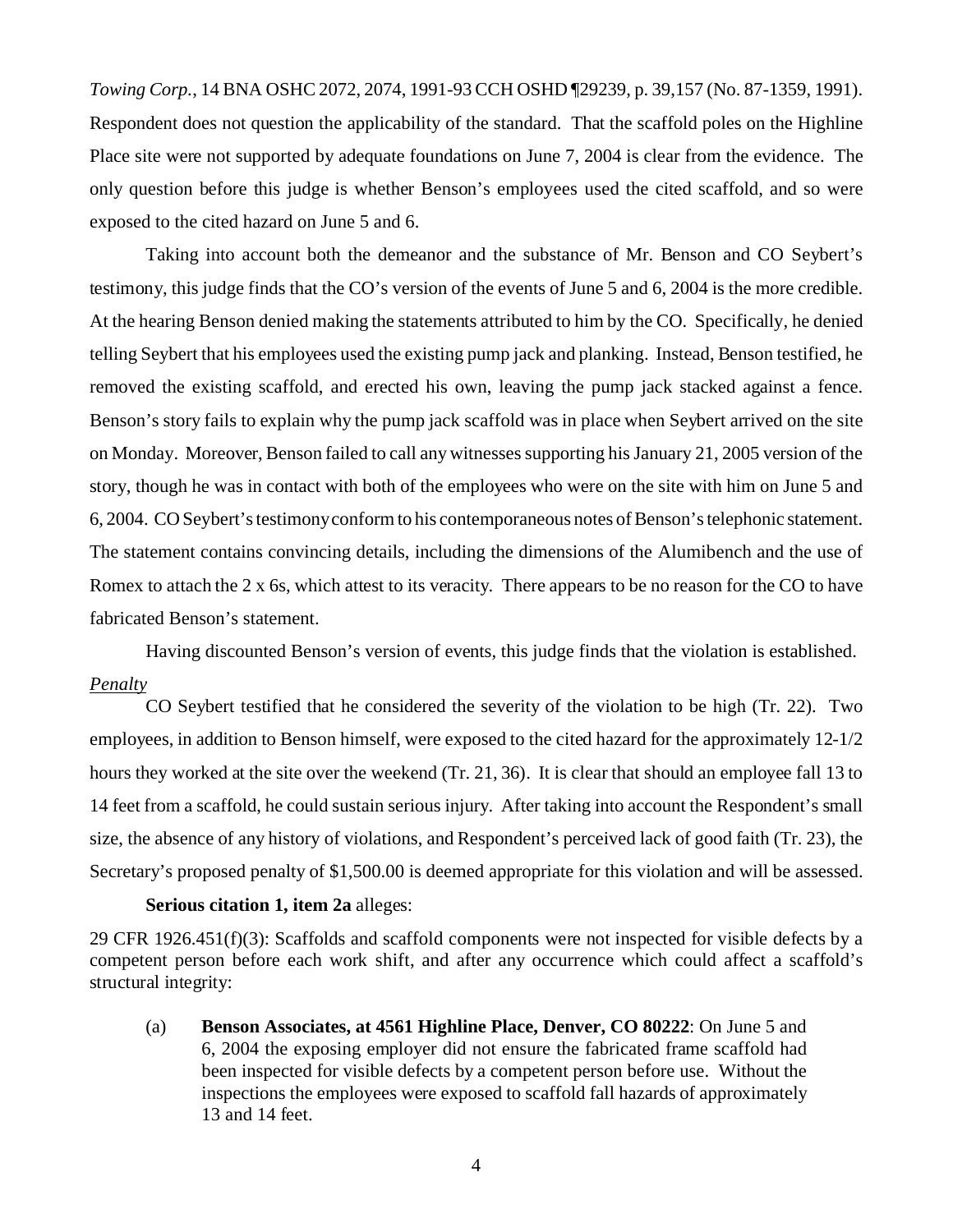The cited standard provides:

Scaffolds and scaffold components shall be inspected for visible defects by a competent person before each work shift, and after any occurrence which could affect a scaffold's structural integrity.

# **Serious citation 1, item 2b** alleges:

29 CFR 1926.451(f)(7): The scaffold was erected, moved, dismantled, or altered without the supervision and direction of a competent person qualified in scaffold erection, moving dismantling, or alteration.

(a) **Benson Associates, at 4561 Highline Place, Denver, CO 80222**: On June 5 and 6, 2004 the exposing employer did not ensure the fabricated frame scaffold was erected, moved, dismantled, or altered with (sic) the supervision and direction of a competent person qualified in scaffold erection, moving dismantling, or alteration. The lack of direction by a competent person exposed the employees to fall hazards of approximately 13 and 14 feet.

The cited standard provides:

Scaffolds shall be erected, moved, dismantled, or altered only under the supervision and direction of a competent person qualified in scaffold erection, moving, dismantling or alteration. . . .

A "competent person" is defined at §192.450(b) as:

. . .one who is capable of identifying existing and predictable hazards in the surroundings or working conditions which are unsanitary, hazardous, or dangerous to employees, and who has authorization to take prompt corrective measures to eliminate them.

### *Discussion*

CO Seybert testified that, had a competent person overseen the erection of the cited scaffold and/or inspected it before use, he would have recognized the hazardous nature of the scaffold and taken steps to abate those hazards (Tr. 24). Specifically, Seybert stated that, had Benson been competent, he would not have used the scaffold without base plates and fall protection (Tr. 25). At the hearing, Benson testified that he is experienced and qualified to put up scaffolding (Tr. 54). However, Benson did not demonstrate a familiarity with the scaffolding standards. Benson referenced a requirement that microlam mud sills be attached with 90 penny nails (Tr. 42), and insisted that the standards require guard rails be able to withstand 250 pounds of force (Tr. 49). Neither contention was supported by reference to Subpart L.

The Secretary has established this violation.